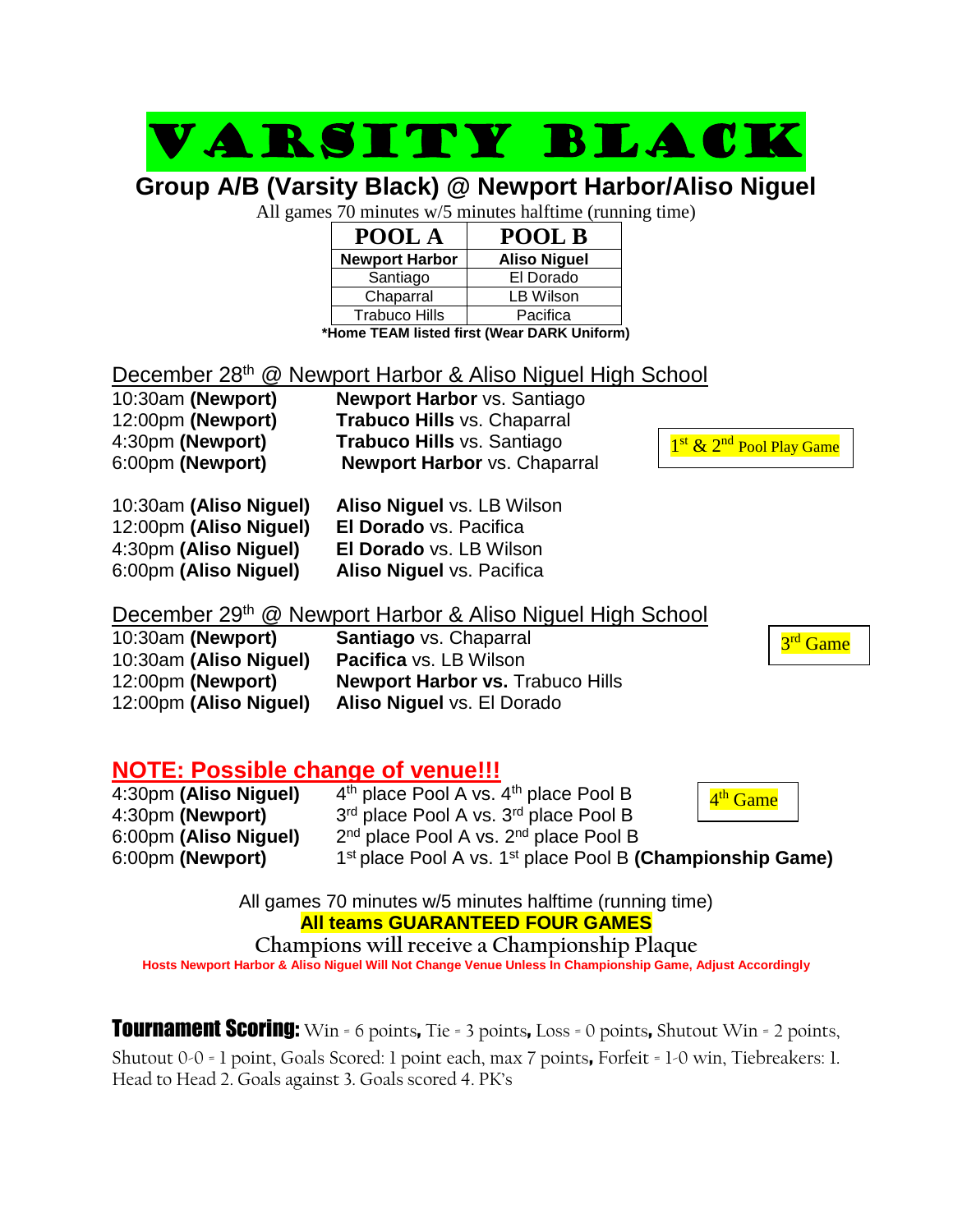#### VARSITY WHIT **Group C/D (VARSITY WHITE) @ Warren/Downey** All games 70 minutes w/5 minutes halftime (running time) **POOL C POOL D Warren Downey** La Serna  $\overline{\phantom{a}}$  La Habra LB Millikan | La Mirada Upland Tesoro **\*Home TEAM listed first (Wear DARK Uniform)** December 28<sup>th</sup> @ Warren & Downey High School 10:30am **(Warren) Warren** vs. La Serna 12:00pm **(Warren) LB Millikan** vs. Upland 4:30pm **(Warren) LB Millikan** vs. La Serna 6:00pm **(Warren) Warren** vs. Upland 10:30am **(Downey) Downey** vs. La Mirada 12:00pm **(Downey) La Habra** vs. Tesoro 4:30pm **(Downey) La Habra** vs. La Mirada 6:00pm **(Downey) Downey** vs. Tesoro December 29<sup>th</sup> @ Warren & Downey High School 10:30am **(Warren) La Serna** vs. Upland 10:30am **(Downey) La Mirada** vs. Tesoro 12:00pm **(Warren) Warren** vs. LB Millikan 12:00pm **(Downey) Downey** vs. La Habra **NOTE: Possible change of venue!!!** 4:30pm **(Warren)** 4 4<sup>th</sup> place Pool C vs. 4<sup>th</sup> place Pool D 4:30pm **(Downey)** 3<sup>rd</sup> place Pool C vs. 3<sup>rd</sup> place Pool D 6:00pm **(Downey)** 2 2<sup>nd</sup> place Pool C vs. 2<sup>nd</sup> place Pool D 6:00pm **(Warren)** 1 1<sup>st</sup> place Pool C vs. 1<sup>st</sup> place Pool D (Championship Game) 1<sup>st</sup> & 2<sup>nd</sup> Pool Play Game 3<sup>rd</sup> Game 4<sup>th</sup> Game

All games 70 minutes w/5 minutes halftime (running time) **All teams GUARANTEED FOUR GAMES**

**Champions will receive a Championship Plaque Hosts Warren & Downey Will Not Change Venue Unless In Championship Game, Adjust Accordingly**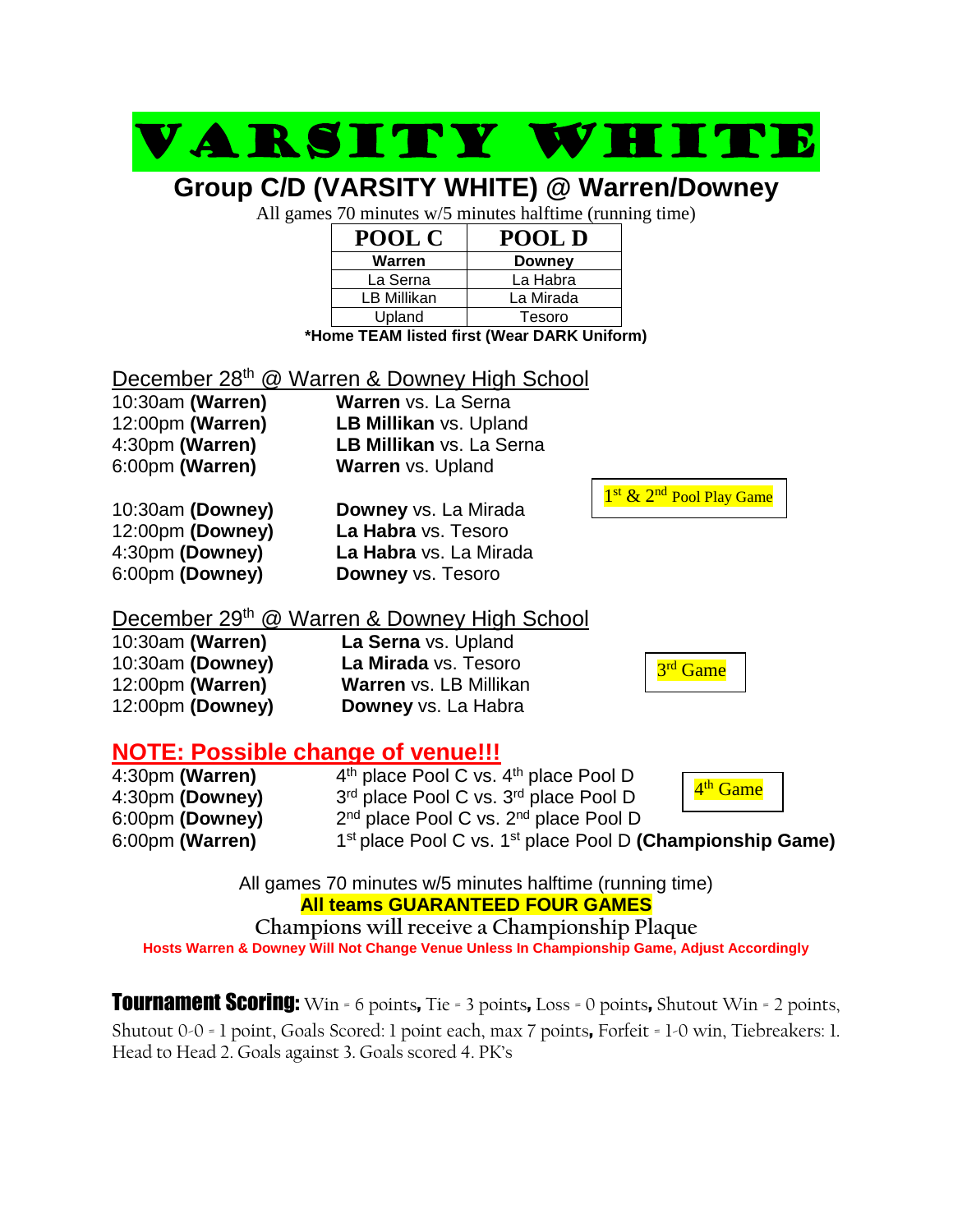# VARSITY BLU

### **Group E/F (VARSITY BLUE) @ California High-School**

All games 70 minutes w/5 minutes halftime (running time)

| POOL E           | <b>POOL F</b>      |
|------------------|--------------------|
| <b>Cal High</b>  | <b>Sunny Hills</b> |
| Katella          | Cabrillo           |
| Santa Ana        | Los Altos          |
| <b>HH Wilson</b> | El Rancho          |

**\*Home TEAM listed first (Wear DARK Uniform)**

| December 28th @ California High School                                               |                                                                                                                                                                                                                                          |                                                  |  |
|--------------------------------------------------------------------------------------|------------------------------------------------------------------------------------------------------------------------------------------------------------------------------------------------------------------------------------------|--------------------------------------------------|--|
| 8:00am (Cal Hi #1)                                                                   | <b>Santa Ana</b> vs. HH Wilson                                                                                                                                                                                                           |                                                  |  |
| 9:30am (Cal Hi #1)                                                                   | <b>Cal Hi</b> vs. Katella                                                                                                                                                                                                                |                                                  |  |
| 11:00am (Cal Hi #1)                                                                  | <b>Sunny Hills vs. El Rancho</b>                                                                                                                                                                                                         | 1 <sup>st</sup> & 2 <sup>nd</sup> Pool Play Game |  |
| 12:30pm (Cal Hi #1)                                                                  | Los Altos vs. Cabrillo                                                                                                                                                                                                                   |                                                  |  |
| 2:00pm (Cal Hi #1)                                                                   | Santa Ana vs. Katella                                                                                                                                                                                                                    |                                                  |  |
| 3:30pm (Cal Hi #1)                                                                   | <b>Cal Hi</b> vs. HH Wilson                                                                                                                                                                                                              |                                                  |  |
| 5:00pm (Cal Hi #1)                                                                   | <b>Sunny Hills vs. Cabrillo</b>                                                                                                                                                                                                          |                                                  |  |
| 6:30pm (Cal Hi #1)                                                                   | Los Altos vs. El Rancho                                                                                                                                                                                                                  |                                                  |  |
| December 29th @ California High School<br>8:00am (Cal Hi #1)                         | <b>Katella</b> vs. HH Wilson                                                                                                                                                                                                             | 3 <sup>rd</sup> Game                             |  |
| 9:30am (Cal Hi #1)<br>11:00am (Cal Hi #1)                                            | <b>Cabrillo</b> vs. El Rancho<br><b>Cal Hi</b> vs. Santa Ana                                                                                                                                                                             |                                                  |  |
| 12:30pm (Cal Hi #1                                                                   | Los Altos vs. Sunny Hills                                                                                                                                                                                                                |                                                  |  |
| 2:00pm (Cal Hi #1)<br>3:30pm (Cal Hi #1)<br>5:00pm (Cal Hi #1)<br>6:30pm (Cal Hi #1) | $4th$ place Pool E vs. $4th$ place Pool F<br>3rd place Pool E vs. 3rd place Pool F<br>2 <sup>nd</sup> place Pool E vs. 2 <sup>nd</sup> place Pool F<br>1 <sup>st</sup> place Pool E vs. 1 <sup>st</sup> place Pool F (Championship Game) | 4 <sup>th</sup> Game                             |  |
|                                                                                      |                                                                                                                                                                                                                                          |                                                  |  |

### All VARSITY games 70 minutes w/5 minutes halftime (running time) **All teams GUARANTEED FOUR GAMES Champions will receive a Championship Plaque**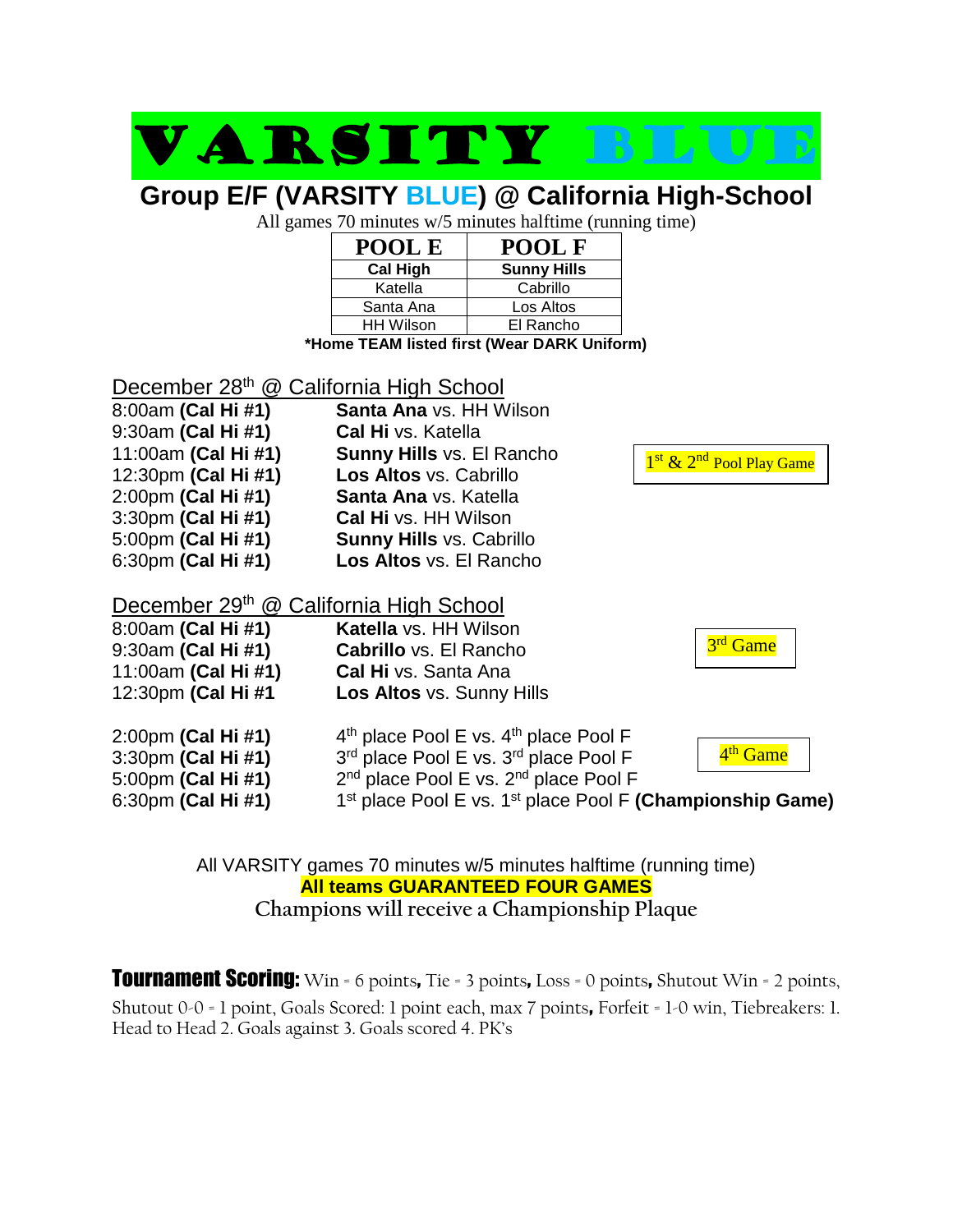## Junior Varsity WHITE

### **Group A/B (JV WHITE) @ Warren/Downey**

All games 60 minutes w/5 minute halftime (running time)

| POOL A      | POOL B        |
|-------------|---------------|
| Warren      | <b>Downey</b> |
| LB Millikan | La Habra      |
| Upland      | La Mirada     |
| La Serna    | Tesoro        |

**\*Home TEAM listed first (Wear DARK Uniform, Visitors Wear LIGHT Uniform)**

### December 28<sup>th</sup> @ Warren & Downey High School

| 8:00am (Warren HS) | Warren vs. LB Millikan        |
|--------------------|-------------------------------|
| 9:15am (Warren HS) | <b>Upland vs. La Serna</b>    |
| 8:00am (Downey HS) | Downey vs. La Mirada          |
| 9:15am (Downey HS) | La Habra vs. Tesoro           |
| 1:30pm (Warren HS) | Warren vs. La Serna           |
| 2:45pm (Warren HS) | <b>Upland vs. LB Millikan</b> |
| 1:30pm (Downey HS) | <b>Downey vs. Tesoro</b>      |
| 2:45pm (Downey HS) | La Habra vs. La Mirada        |

### December 29th @ Warren & Downey High School

| 8:00am (Warren HS) | <b>Warren vs. Upland</b> |
|--------------------|--------------------------|
| 9:15am (Warren HS) | La Serna vs. LB Mi       |
| 8:00am (Downey HS) | La Mirada vs. Teso       |
| 9:15am (Downey HS) | <b>Downey</b> ys. La Hab |

**La Serna** vs. LB Millikan **La Mirada** vs. Tesoro

**Downey vs. La Habra** 

### **NOTE: Possible change of venue!!!**

| 1:30pm (Downey HS) | 3rd place Pool A vs. 3rd place Pool B                         |                      |  |
|--------------------|---------------------------------------------------------------|----------------------|--|
| 2:45pm (Downey HS) | $1st$ place Pool A vs. $1st$ place Pool B (Championship Game) |                      |  |
| 1:30pm (Warren HS) | $4th$ place Pool A vs. $4th$ place Pool B                     |                      |  |
| 2:45pm (Warren HS) | $2nd$ place Pool A vs. $2nd$ place Pool B                     | 4 <sup>th</sup> Game |  |

All JV games 60 minutes w/5 minutes halftime (running time) **All teams GUARANTEED FOUR GAMES**

**Champions will receive a Championship Plaque Hosts Warren & Downey Will Not Change Venue Unless In Championship Game, Adjust Accordingly**

**Tournament Scoring:** Win = 6 points, Tie = 3 points, Loss = 0 points, Shutout Win = 2 points, Shutout 0-0 = 1 point, Goals Scored: 1 point each, max 7 points, Forfeit = 1-0 win, Tiebreakers: 1. Head to Head 2. Goals against 3. Goals scored 4. PK's

1st/2<sup>nd</sup> Pool Play Games and the control of the control of the control of the control of the control of the control of the control of the control of the control of the control of the control of the control of the control of the control of th

3rd Pool Play Game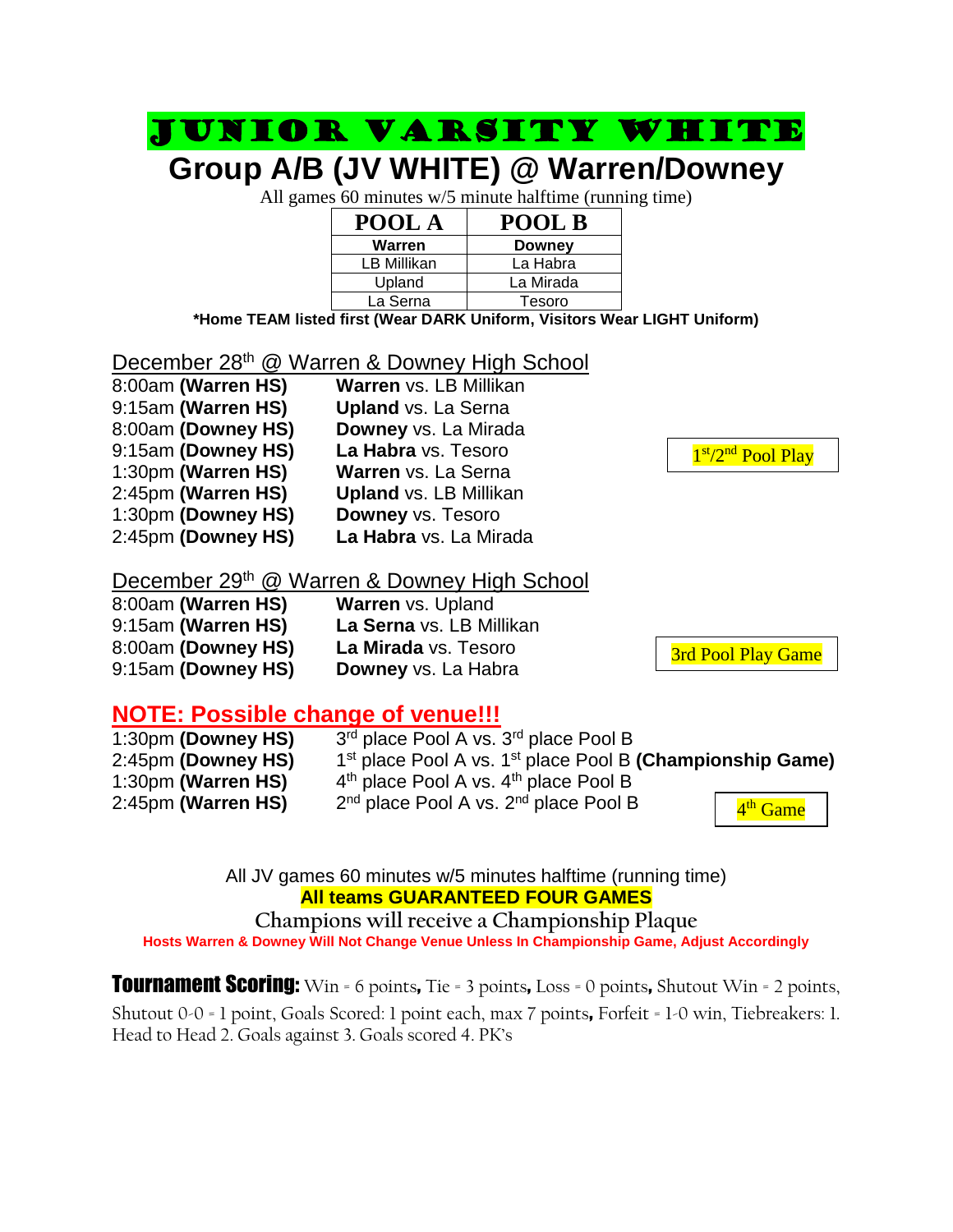### Junior Varsity black

### **Group C/D (JV BLACK) @ Newport Harbor/Aliso Niguel**

All games 60 minutes w/5 minute halftime (running time)

| POOL C                | POOL D              |
|-----------------------|---------------------|
| <b>Newport Harbor</b> | <b>Aliso Niguel</b> |
| El Dorado             | Esperanza           |
| Chaparral             | LB Wilson           |
| <b>Trabuco Hills</b>  | Pacifica            |

**\*Home TEAM listed first (Wear DARK Uniform, Visitors Wear LIGHT Uniform)**

### December 28<sup>th</sup> @ Newport Harbor & Aliso Niguel High School

| 8:00am (Newport HS)   | Newport Harbor vs. Trabuco Hills    |
|-----------------------|-------------------------------------|
| 9:15am (Newport HS)   | El Dorado vs. Chaparral             |
| 8:00am (Aliso Niguel) | Aliso Niguel vs. Esperanza          |
| 9:15am (Aliso Niguel) | LB Wilson vs. Pacifica              |
| 1:30pm (Newport HS)   | El Dorado vs. Trabuco Hills         |
| 2:45pm (Newport HS)   | <b>Newport Harbor vs. Chaparral</b> |
| 1:30pm (Aliso Niguel) | Aliso Niguel vs. Pacifica           |
| 2:45pm (Aliso Niguel) | LB Wilson vs. Esperanza             |

### December 29<sup>th</sup> @ Newport Harbor & Aliso Niguel High School

| 8:00am (Newport HS)   | <b>Chaparral vs. Trabuco Hills</b>  |
|-----------------------|-------------------------------------|
| 9:15am (Newport HS)   | <b>Newport Harbor vs. El Dorado</b> |
| 8:00am (Aliso Niguel) | Pacifica vs. Esperanza              |
| 9:15am (Aliso Niguel) | Aliso Niguel vs. LB Wilson          |

3rd Pool Play Game

### **NOTE: Possible change of venue!!!**

| 1:30pm (Newport HS)   | 3rd place Pool C vs. 3rd place Pool D                         |                      |
|-----------------------|---------------------------------------------------------------|----------------------|
| 2:45pm (Newport HS)   | $1st$ place Pool C vs. $1st$ place Pool D (Championship Game) |                      |
| 1:30pm (Aliso Niguel) | $4th$ place Pool C vs. $4th$ place Pool D                     |                      |
| 2:45pm (Aliso Niguel) | 2 <sup>nd</sup> place Pool C vs. 2 <sup>nd</sup> place Pool D | 4 <sup>th</sup> Game |

All JV games 60 minutes w/5 minutes halftime (running time) **All teams GUARANTEED FOUR GAMES**

#### **Champions will receive a Championship Plaque**

**Host Newport Harbor & Aliso Niguel Will Not Change Venues Unless In Championship Game, Adjust Accordingly**

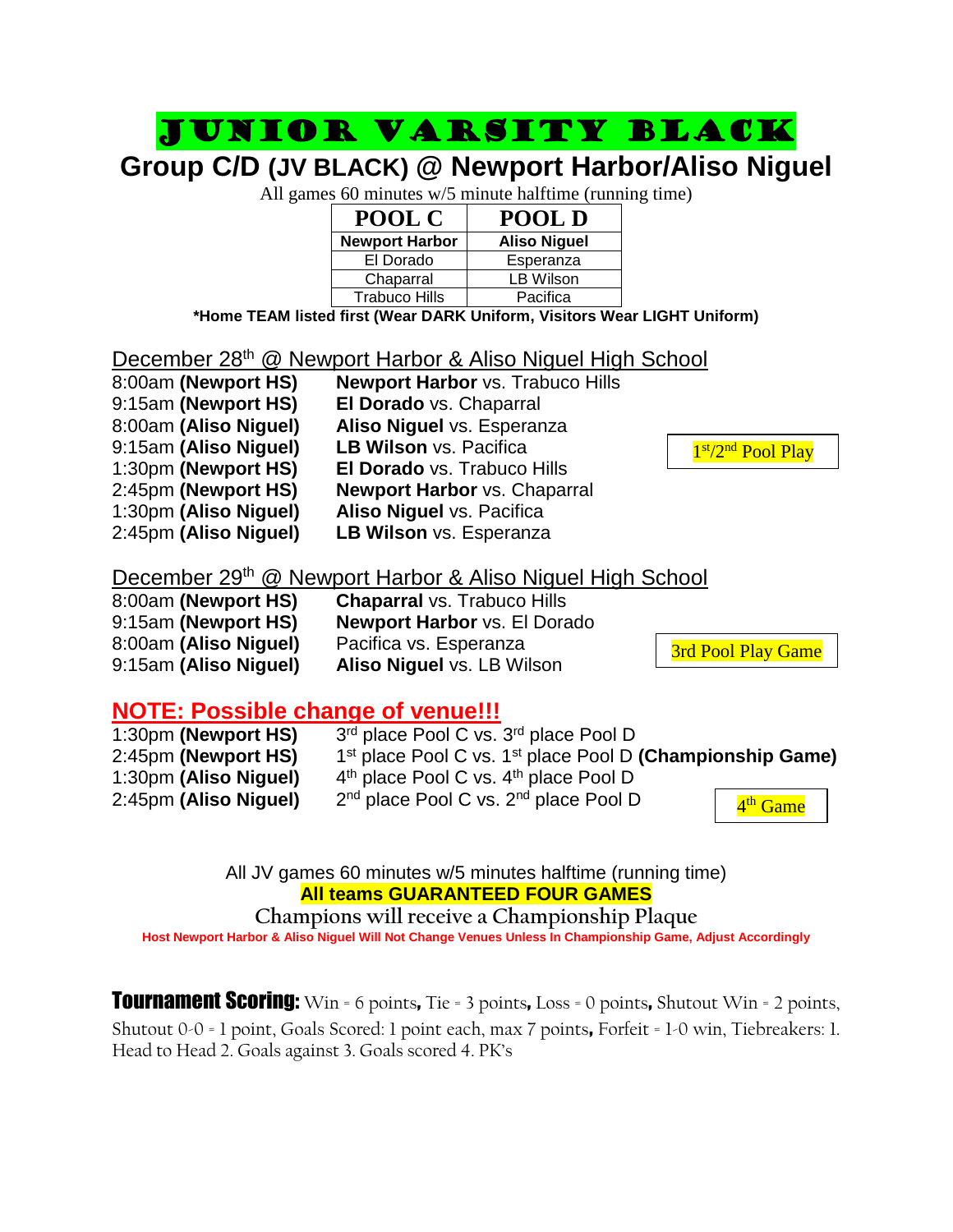|                                                                      |                                                               | Group E/F (JV BLUE) @ Santiago HS (Corona)                               |                                                               |  |  |
|----------------------------------------------------------------------|---------------------------------------------------------------|--------------------------------------------------------------------------|---------------------------------------------------------------|--|--|
|                                                                      |                                                               | All games 60 minutes w/5 minute halftime (running time)                  |                                                               |  |  |
|                                                                      | POOL E                                                        | <b>POOL F</b>                                                            |                                                               |  |  |
|                                                                      | <b>Santiago</b>                                               | <b>Sunny Hills</b>                                                       |                                                               |  |  |
|                                                                      | Cypress                                                       | Cal Hi                                                                   |                                                               |  |  |
|                                                                      | Los Alamitos                                                  | Los Osos                                                                 |                                                               |  |  |
|                                                                      | Los Altos                                                     | Santa Ana                                                                |                                                               |  |  |
|                                                                      |                                                               | *Home TEAM listed first (Wear DARK Uniform, Visitors Wear LIGHT Uniform) |                                                               |  |  |
|                                                                      |                                                               |                                                                          |                                                               |  |  |
| December 28 <sup>th</sup> @ Santiago High School (Located in Corona) |                                                               |                                                                          |                                                               |  |  |
| 8:00am (Santiago HS)                                                 | Santiago vs. Cypress                                          |                                                                          |                                                               |  |  |
| 9:30am (Santiago HS)                                                 | Los Alamitos vs. Los Altos                                    |                                                                          |                                                               |  |  |
| 11:00am (Santiago HS)                                                | <b>Sunny Hills vs. Cal Hill</b>                               |                                                                          |                                                               |  |  |
| 12:30pm (Santiago HS)                                                | Los Osos vs. Santa Ana                                        |                                                                          |                                                               |  |  |
| 2:00pm (Santiago HS)                                                 | <b>Santiago vs. Los Altos</b>                                 |                                                                          | 1st/2 <sup>nd</sup> Pool Play                                 |  |  |
| 3:30pm (Santiago HS)                                                 | Los Alamitos vs. Cypress                                      |                                                                          |                                                               |  |  |
| 5:00pm (Santiago HS)                                                 | Sunny Hills vs. Santa Ana                                     |                                                                          |                                                               |  |  |
| 6:30pm (Santiago HS)                                                 | Los Osos vs. Cal Hi                                           |                                                                          |                                                               |  |  |
|                                                                      |                                                               |                                                                          |                                                               |  |  |
| December 29 <sup>th</sup> @ Santiago High School (Located in Corona) |                                                               |                                                                          |                                                               |  |  |
| 8:00am (Santiago HS)                                                 | Cal Hi vs. Santa Ana                                          |                                                                          |                                                               |  |  |
| 9:15am (Santiago HS)                                                 | <b>Cypress vs. Los Altos</b>                                  |                                                                          |                                                               |  |  |
| 11:00am (Santiago HS)                                                | Los Osos vs. Sunny Hills                                      |                                                                          | 3rd Pool Play Game                                            |  |  |
| 12:15pm (Santiago HS)                                                | <b>Santiago vs. Los Alamitos</b>                              |                                                                          |                                                               |  |  |
|                                                                      |                                                               |                                                                          |                                                               |  |  |
| 2:45pm (Santiago HS)                                                 |                                                               | 4 <sup>th</sup> place Pool E vs. 4 <sup>th</sup> place Pool F            |                                                               |  |  |
| 4:00pm (Santiago HS)                                                 | 4 <sup>th</sup> Game<br>3rd place Pool E vs. 3rd place Pool F |                                                                          |                                                               |  |  |
| 5:15pm (Santiago HS)                                                 | 2 <sup>nd</sup> place Pool E vs. 2 <sup>nd</sup> place Pool F |                                                                          |                                                               |  |  |
| 6:30pm (Santiago HS)                                                 |                                                               |                                                                          | $1st$ place Pool E vs. $1st$ place Pool F (Championship Game) |  |  |
|                                                                      |                                                               |                                                                          |                                                               |  |  |
|                                                                      |                                                               | All JV games 60 minutes w/5 minutes halftime (running time)              |                                                               |  |  |
|                                                                      |                                                               | <b>All teams GUARANTEED FOUR GAMES</b>                                   |                                                               |  |  |
|                                                                      | $\sim$ 11                                                     |                                                                          |                                                               |  |  |

JUNIOR VARSITY BLU

**Champions will receive a Championship Plaque**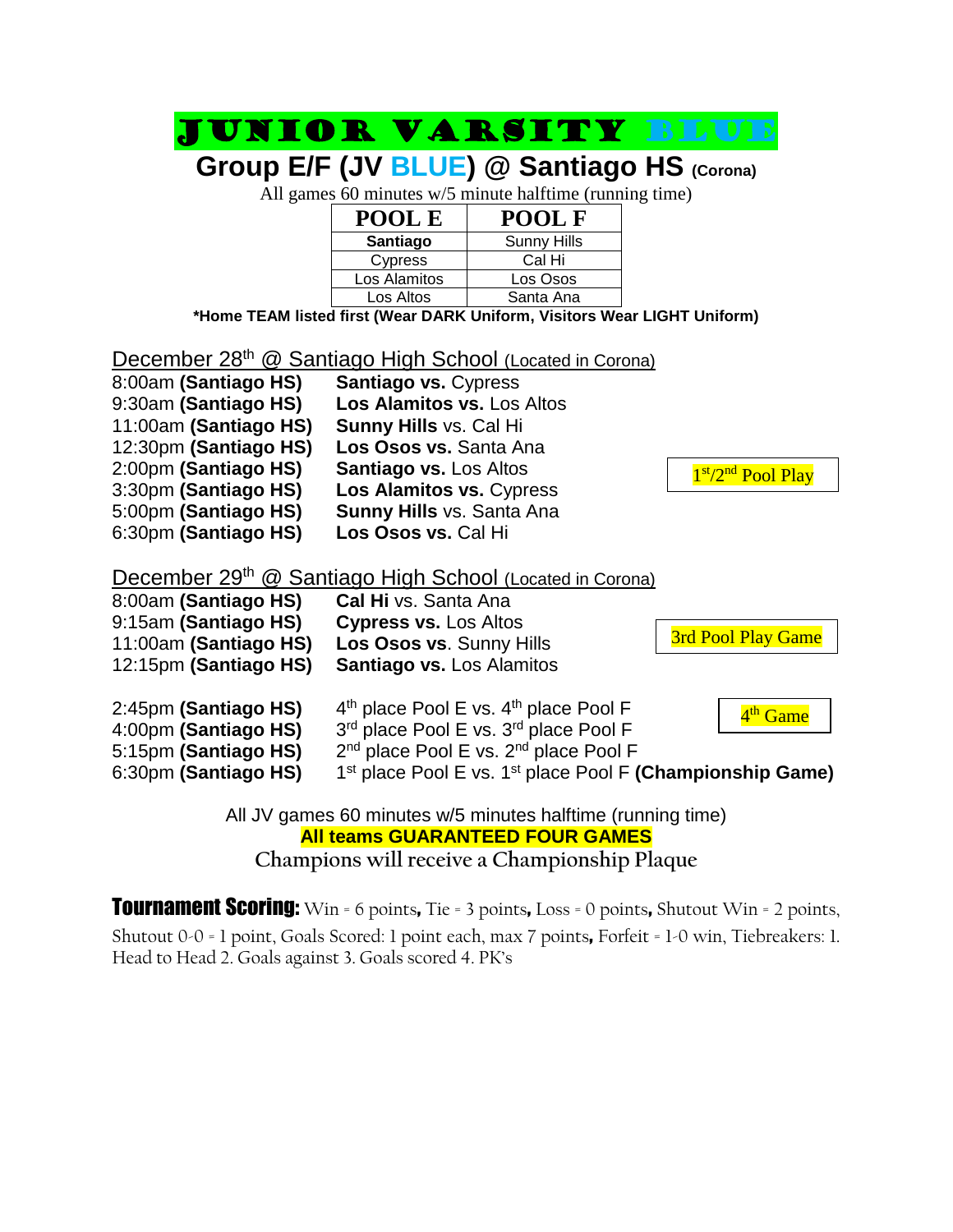## Frosh-soph black

**Group A/B (FS Black) @ Pacifica HS (Garden Grove)**

All games 50 minutes w/5 minute halftime (running time)

| POOL A          | <b>POOL B</b>       |
|-----------------|---------------------|
| <b>Pacifica</b> | <b>Aliso Niguel</b> |
| LB Millikan     | Santiago            |
| Tesoro ???      | El Dorado           |
| Newport Harbor  | Warren              |

**\*Home TEAM listed first (Wear DARK Uniform, Visitors Wear LIGHT Uniform)**

December 28<sup>th</sup> @ Pacifica High School (Located in Garden Grove) 8:00am **(Pacifica HS #1) Pacifica vs.** Newport Harbor 9:00am **(Pacifica HS #1) Tesoro vs.** LB Millikan 10:00am **(Pacifica HS #1) Aliso Niguel vs.** Santiago 11:00pm **(Pacifica HS #1) El Dorado vs.** Warren 12:30pm **(Pacifica HS #1) Pacifica vs.** LB Millikan 1:30pm **(Pacifica HS #1) Tesoro vs.** Newport Harbor 2:30pm **(Pacifica HS #1) Aliso Niguel** vs. Warren 3:30pm **(Pacifica HS #1) El Dorado vs.** Santiago December 29<sup>th</sup> @ Pacifica High School (Located in Garden Grove) 8:00am **(Pacifica HS #1) Santiago vs.** Warren 9:00am **(Pacifica HS #1) Newport Harbor vs.** LB Millikan 10:00am **(Pacifica HS #1) Pacifica vs.** Tesoro 11:00pm **(Pacifica HS #1) Aliso Niguel vs.** El Dorado 12:30pm (Pacifica HS #1) 4<sup>th</sup> place Pool A vs. 4<sup>th</sup> place Pool B 1:30pm **(Pacifica HS #1)** 3 rd place Pool A vs. 3rd place Pool B 2:30pm **(Pacifica HS #1)** 2<sup>nd</sup> place Pool A vs. 2<sup>nd</sup> place Pool B 3:30pm (Pacifica HS #1) 1<sup>st</sup> place Pool A vs. 1<sup>st</sup> place Pool B (Championship Game) All FS games 50 minutes w/5 minutes halftime (running time) **All teams GUARANTEED FOUR GAMES Champions will receive a Championship Plaque** 1st/2<sup>nd</sup> Pool Play Game 3rd Pool Play Game 4<sup>th</sup> Game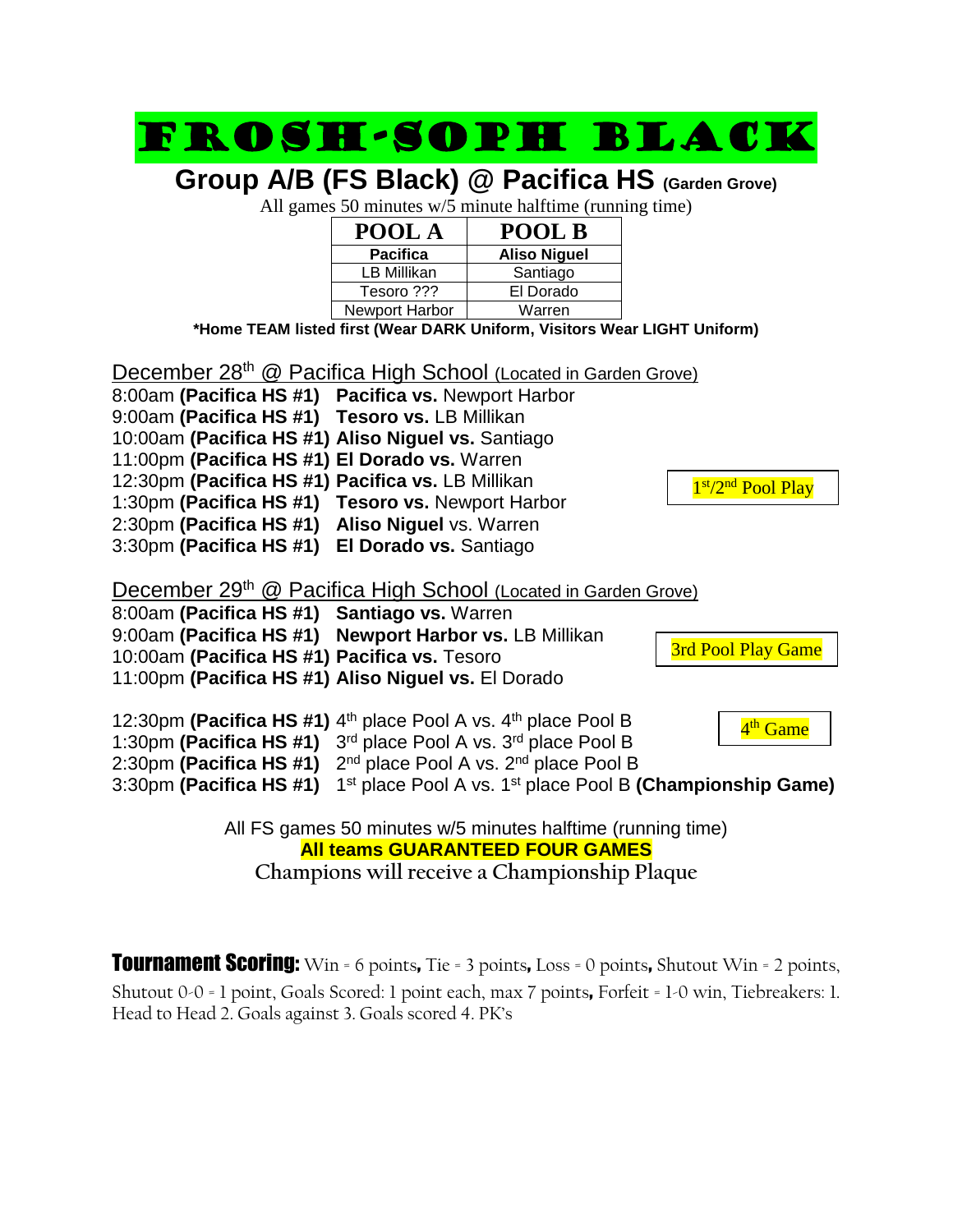

**Champions will receive a Championship Plaque**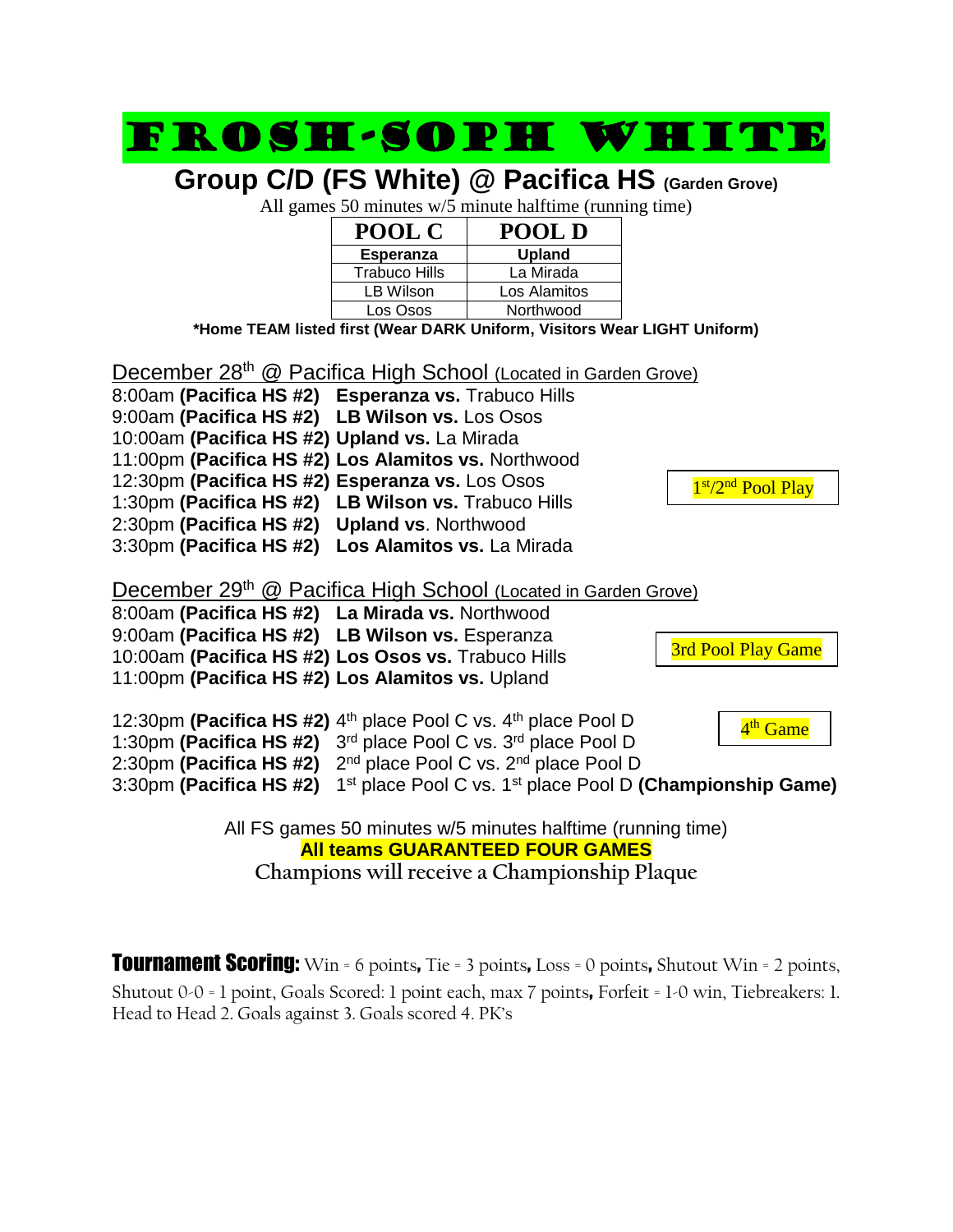## Frosh-soph. Blue

### **Group E (FS BLUE) @ California High-School**

All games 50 minutes w/5 minutes halftime (running time)



December 28<sup>th</sup> @ California High School 3:00pm **(Cal Hi #2) Downey** vs. La Serna

9:00am **(Cal Hi #2) Sunny Hills vs.** La Serna 10:15am **(Cal Hi #2) Downey** vs. Ontario Christian 1:30pm **(Cal Hi #2) Sunny Hills vs.** Ontario Christian



December 29<sup>th</sup> @ California High School

9:00am **(Cal Hi #2) Downey** vs. Sunny Hills 10:15am **(Cal Hi #2) La Serna** vs. Ontario Christian 1:30pm **(Cal Hi #2) POOL E #3 vs. POOL E #4** 3:00pm **(Cal Hi #2) POOL E #1 vs. POOL E #2 (Championship Game)**

3<sup>rd</sup> & 4<sup>th</sup> Game

All FS games 50 minutes w/5 minutes halftime (running time) **All teams GUARANTEED FOUR GAMES Champions will receive a Championship Plaque**

### Tournament Scoring (Most Points Wins Tournament)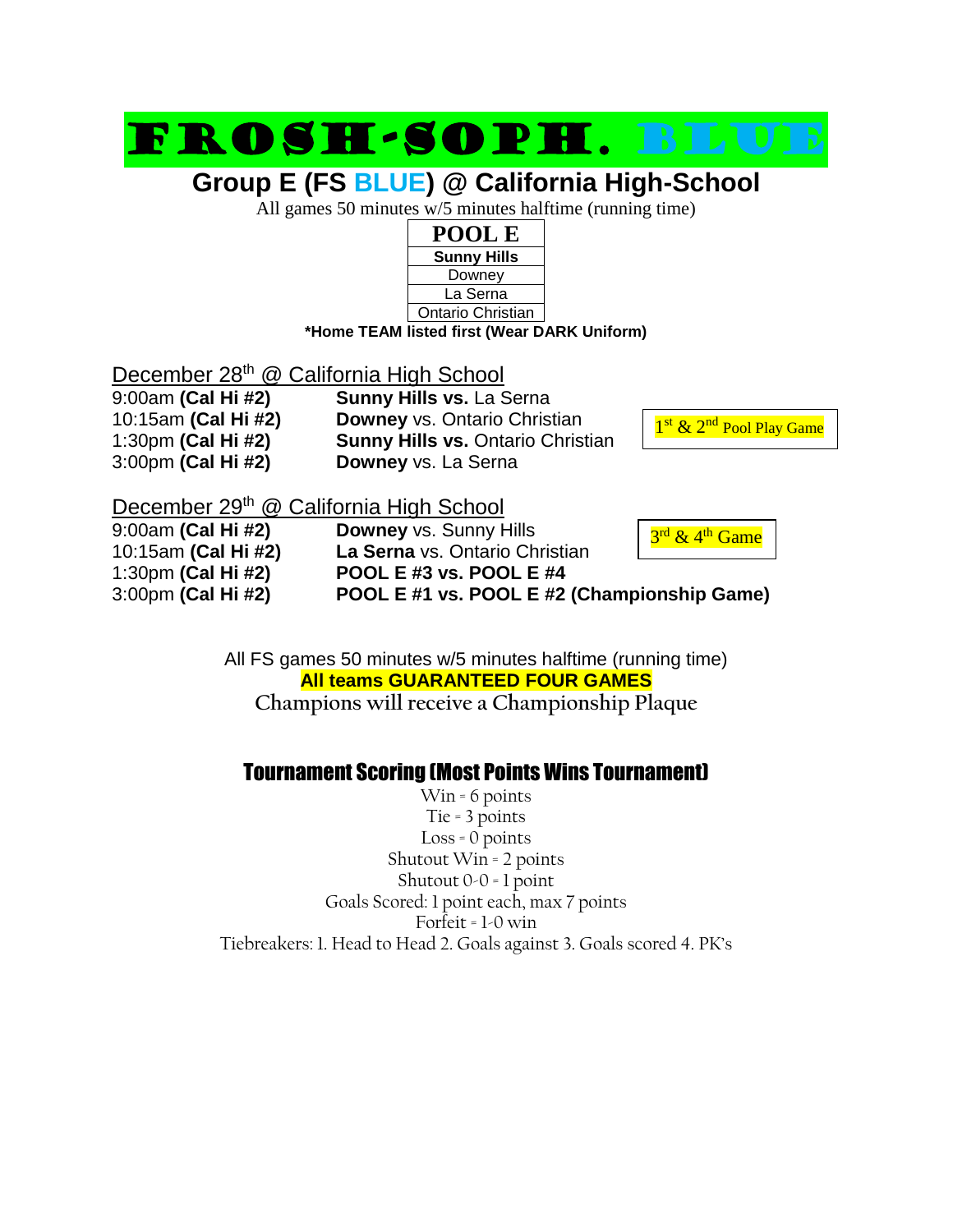## **North Orange County Classic Annual Rules**

### **Team Responsibility:**

**Coaches and/or their representatives are responsible for:** 

1. Checking Schedules & Scores for time and location of ALL matches. **www.nocclassic.net**

2. Coaches shall be responsible for the conduct of their players and spectators on their sidelines.

#### **Governing Rules: Matches will be played by CIF rules.**

**No Protests:** All games will be considered final and no protests will be allowed. All teams GUARANTEED 4 GAMES. Advancement to elimination or semi-final games shall be determined by points earned and tie breaker(s) during Pool Play matches.

#### **Duration of Pool Play, Play-off, Championship Matches:**

5 minute Half-time for Pool Play & Play-off Games, 10 minutes for Championship Games \*Varsity Pool Play/Play-off: 70 minutes, Varsity Championships 70 minutes \*Jr. Varsity Pool Play/Play-off: 60 minutes, Jr. Varsity Championships 60 minutes \*Frosh/Soph Pool Play/Play-off: 50 minutes, Frosh/Soph Championships 50 minutes If Play-off or Championship Game is tied, teams will go directly into FIFA/CIFHS penalty kicks to determine advancement/champion. **Game is recorded as TIE-TIE (Play-off Game) or WIN-TIE (Championship Game)**

**Home Team:** Teams must be on opposite sides of the playing field. The first team listed on the schedule shall be deemed the **home team (DARK)**. Home team shall have choice of sideline and supply the game ball(s). In the event of a color conflict, **AWAY team MUST change jerseys. (New CIF Rule 2018)**

### **Scoring Pool Play Matches:**

Teams shall be awarded points for Pool Play matches as follows:

Win 6 points Draw 3 points Loss 0 points Shutout Win 2 points Shutout 0-0 1 point Goals Scored 1 point each, max 7 points Forfeit 9 points (score as 1-0)

**OFFICIALWEBSITE www.nocclassic.net jgordon86@hotmail.com Jeff Gordon (714) 863-8724**

#### **Tie Breaker(s) Pool Play Matches:**

In the event that two or more teams are tied in points at the end of the Pool Play, the following tie breakers shall be applied in the order given until a winner is determined: 1. Head to Head 2. Goals Against 3. Goals Scored 5. Penalty kicks **(To Determine 1st Place Pool Play ONLY, TBD)** 6. Coin Flip (2nd-4 th Place)

#### **INCLEMENT WEATHER: (NO REFUNDS WILL BE GIVEN)**

In the event of inclement weather, which the Tournament Committee deems as being unsafe conditions for the players and/or the fields and competition cannot continue, matches:

1. at the half time or are in the second half will have the score stand.

2. that are in the first half will be deemed not to have played.

3. may be shortened, kicks from the penalty mark or other as determined by the Tournament

### Committee Sportsmanship and **Standard of Play**

1. All players and coaches will be expected to demonstrate the highest standard of sportsmanship.

2. Any player given a red card, or any coach ejected from a game will not be permitted to participate in the remainder of the game in progress and will not be able to participate in at least the teams next played game (forfeit does not

count), & may not be present at the game (forfeiture). **Must meet with & be cleared by Principal!**  3. All coaches are responsible for the conduct of their players, parents, and friends while the team is at the tournament both off the field as well as on the field. Please keep fields clean, PICK UP ALL TRASH. ©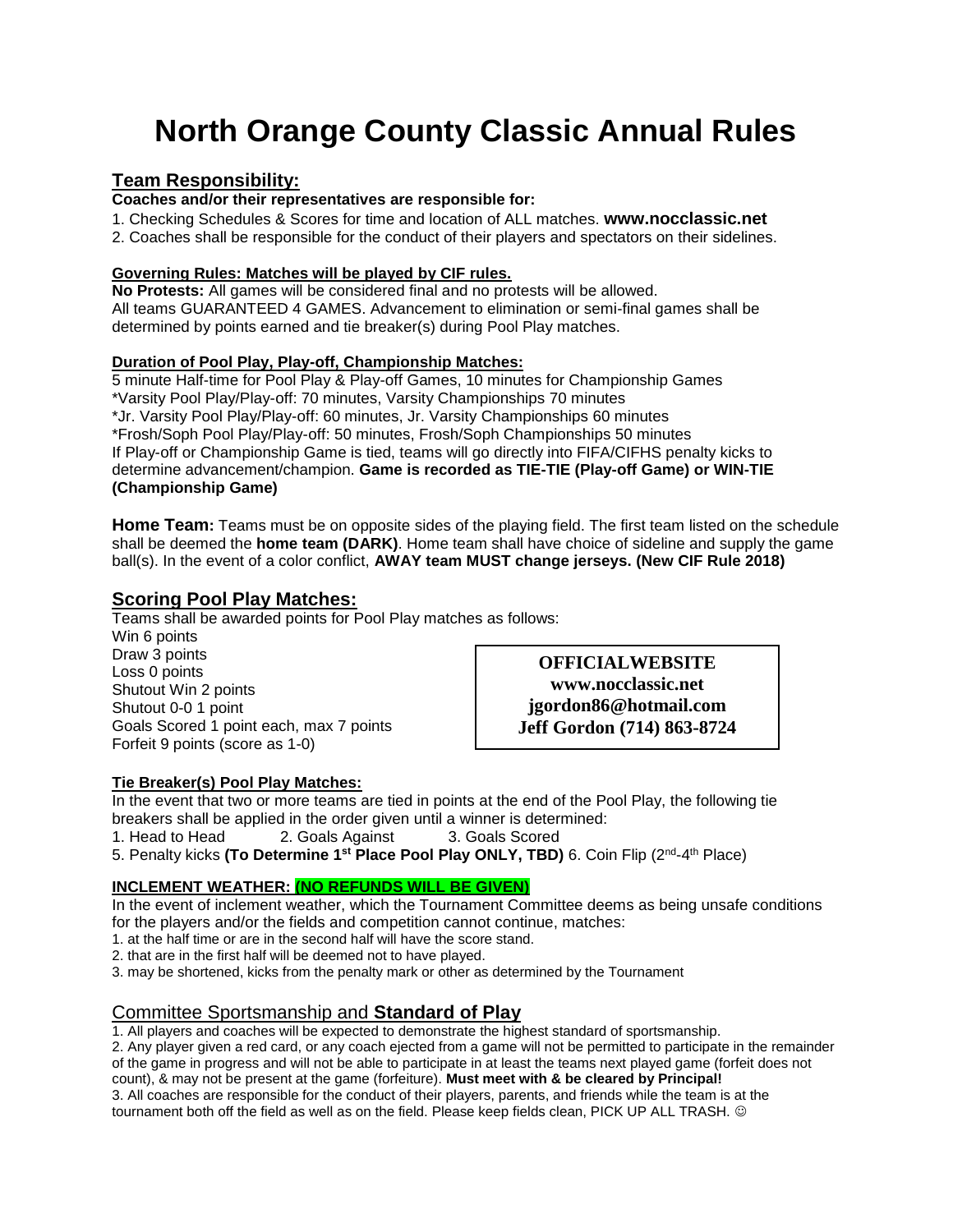### 2021 Porth Orange County Classic **GIRLS SOCCER TOURNAMENT INSURANCE AND MEDICAL RELEASES**

I hereby give permission for my daughter to participate in the North Orange County Classic, to be played at ALL NOCC SITES on December  $28^{th} \& 29^{th} 2021$ .

I take full responsibility and release the coaches and directors of the North Orange County Classic for any liability in case of an accident.

California Law (Educational code 32220-24) requires every member of an athletic team to have at least \$1,500 in medical and hospital coverage. I understand that in order to participate, I must be covered with medical and accident insurance.

|                      |  | I have insurance for my son/daughter, which meets the requirements of California law. The name of my |  |                      |  |
|----------------------|--|------------------------------------------------------------------------------------------------------|--|----------------------|--|
| insurance company is |  |                                                                                                      |  | The policy number is |  |

Should it be necessary for my child to have medical treatment while participating in this event, I hereby give the Directors and Coaches of the North Orange County Classic permission to use their judgment in obtaining medical service for the child and I give my permission to the physician selected by the Directors and/or Coaches to render medical treatment deemed necessary and appropriate by the physician.

I understand that the Directors and Coaches have no medical insurance covering such medical or hospital costs incurred for my child and, therefore, any cost incurred for such treatment shall be my sole responsibility.

Participants Name: \_\_\_\_\_\_\_\_\_\_\_\_\_\_\_\_\_\_\_\_\_\_\_\_\_\_\_\_\_\_\_\_\_\_\_\_\_\_\_\_

| Participants Signature: |  |
|-------------------------|--|
|                         |  |

Parents Name:

| Parents Signature: |  |
|--------------------|--|
|                    |  |

| Address: |  |  |  |
|----------|--|--|--|
|          |  |  |  |

| City:                  | Zir |
|------------------------|-----|
|                        |     |
| Home Telephone Number: |     |

| Work Telephone Number: |  |
|------------------------|--|
|                        |  |

| <b>Emergency Telephone Number:</b> |  |
|------------------------------------|--|
|                                    |  |

| E-Mail: |  |  |  |
|---------|--|--|--|
|         |  |  |  |

Date:

\_\_\_\_\_\_\_\_\_\_\_\_\_\_\_\_\_\_\_\_\_\_.